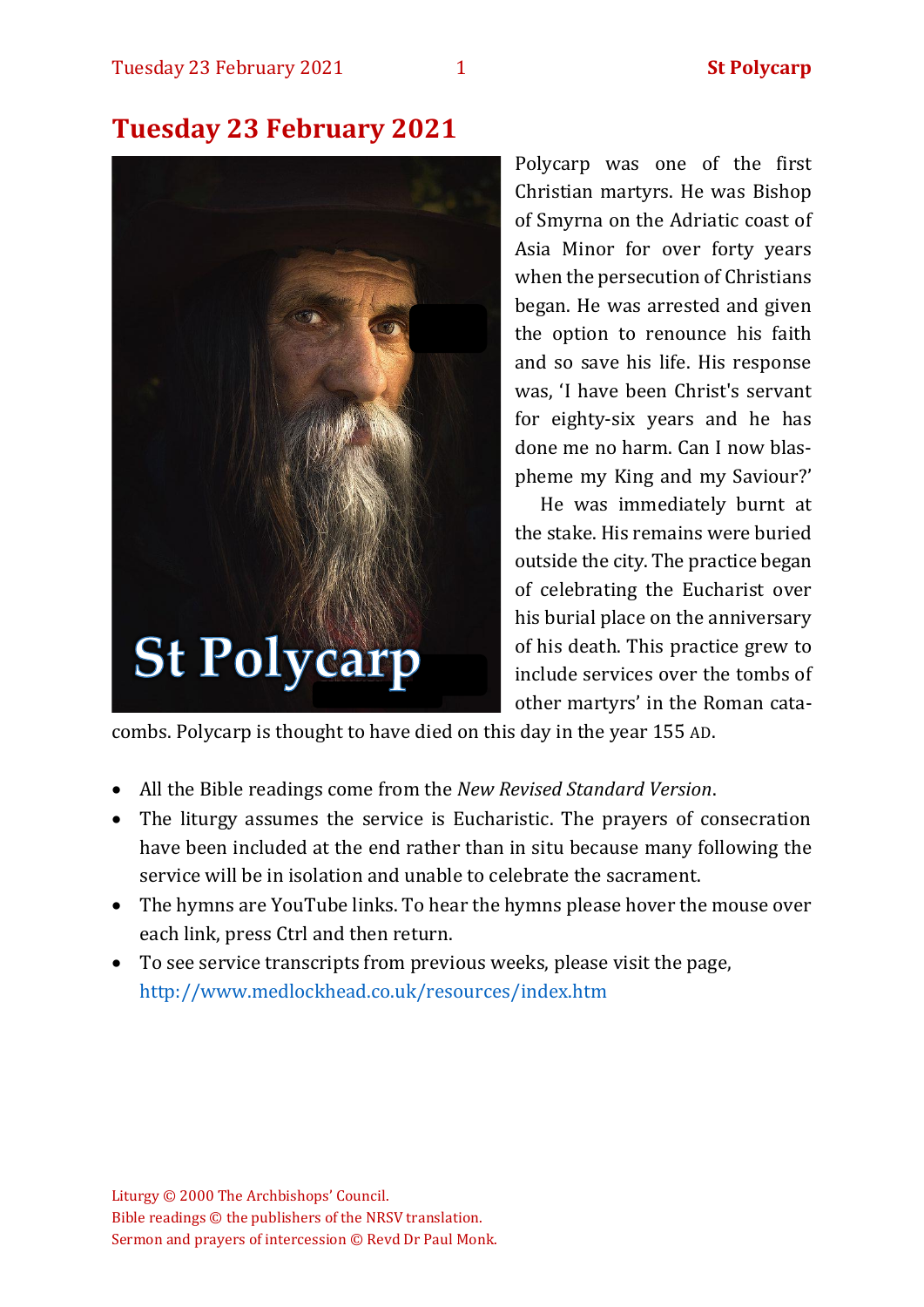# **Introduction and welcome**

HYMN 1 **I [will sing the wondrous story](https://www.youtube.com/watch?v=mv8wo-t6C1I)** (please click on this link to hear the hymn)

# **The Welcome**

In the name of the Father, and of the Son, and of the Holy Spirit

All **Amen.**

The Lord be with you

All **And also with you.**

# **The Preparation**

All **Almighty God,**

**to whom all hearts are open, all desires known, and from whom no secrets are hidden: cleanse the thoughts of our hearts by the inspiration of your Holy Spirit, that we may perfectly love you, and worthily magnify your holy name; through Christ our Lord. Amen.**

Our Lord Jesus Christ said: The first commandment is this: 'Hear, O Israel, the Lord our God is the only Lord. You shall love the Lord your God with all your heart, with all your soul, with all your mind, and with all your strength.'

And the second is this: 'Love your neighbour as yourself.'

There is no other commandment greater than these.

On these two commandments hang all the law and the prophets.

#### All **Amen. Lord, have mercy.**

Christ calls us to share the heavenly banquet of his love with all the saints in earth and heaven. Therefore, knowing our unworthiness and sin, let us confess our sins in penitence and faith, firmly resolved to keep God's commandments and to live in love and peace with all.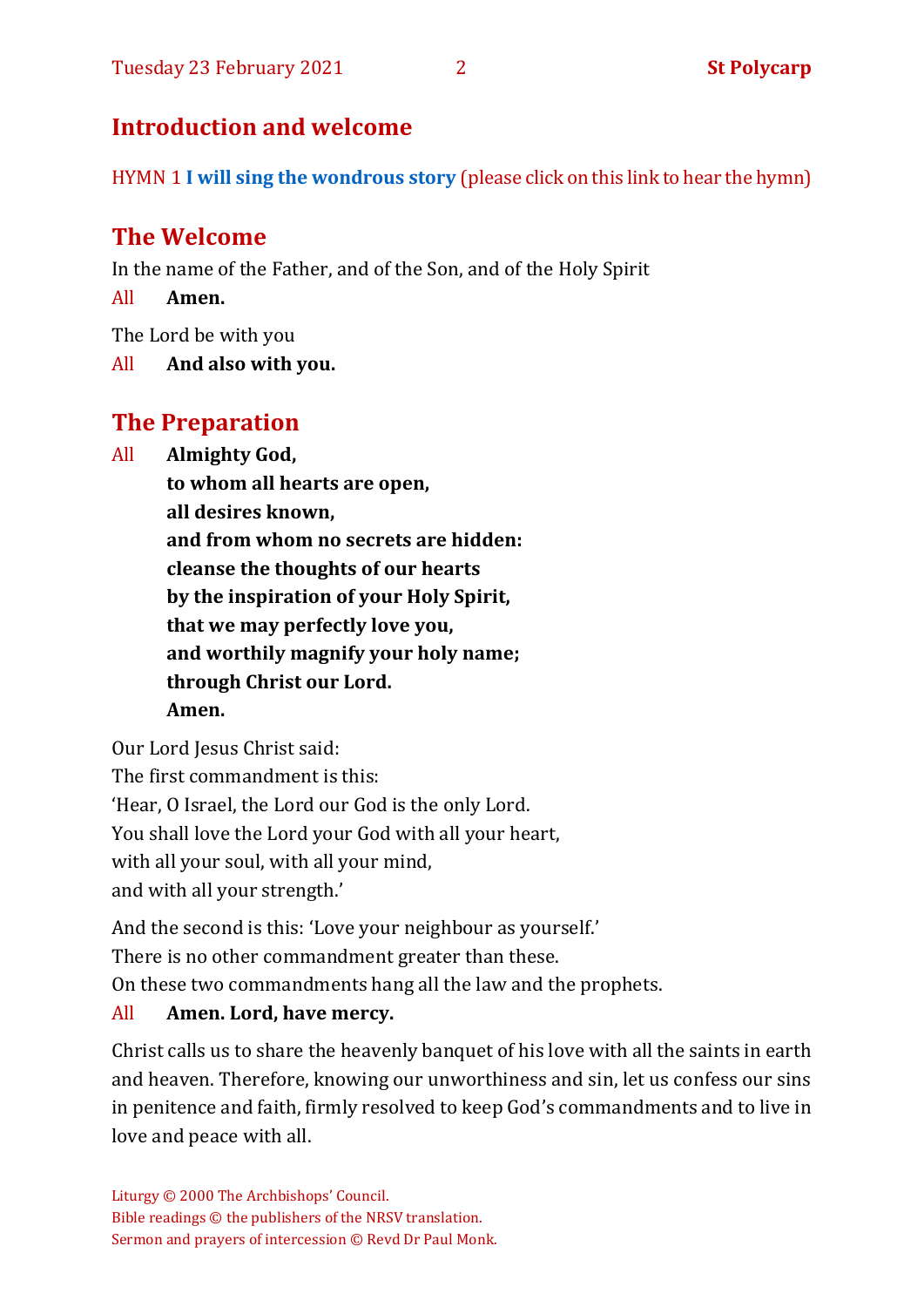All **Almighty God, our heavenly Father, we have sinned against you and against our neighbour in thought and word and deed, through negligence, through weakness, through our own deliberate fault. We are truly sorry and repent of all our sins. For the sake of your Son Jesus Christ, who died for us, forgive us all that is past and grant that we may serve you in newness of life to the glory of your name. Amen.**

Almighty God,

who forgives all who truly repent, have mercy upon you, pardon and deliver you from all your sins, confirm and strengthen you in all goodness, and keep you in life eternal; through Jesus Christ our Lord. All **Amen.**

# **The Gloria**

It's usual to omit the Gloria during Lent.

## **The Collect for Polycarp**

Almighty God, who gave to your servant Polycarp boldness to confess the name of our Saviour Jesus Christ before the rulers of this world and courage to die for his faith: grant that we also may be ready to give an answer for the faith that is in us and to suffer gladly for the sake of our Lord Jesus Christ, who is alive and reigns with you, in the unity of the Holy Spirit, one God, now and for ever.

All **Amen.**

Liturgy © 2000 The Archbishops' Council. Bible readings © the publishers of the NRSV translation. Sermon and prayers of intercession © Revd Dr Paul Monk.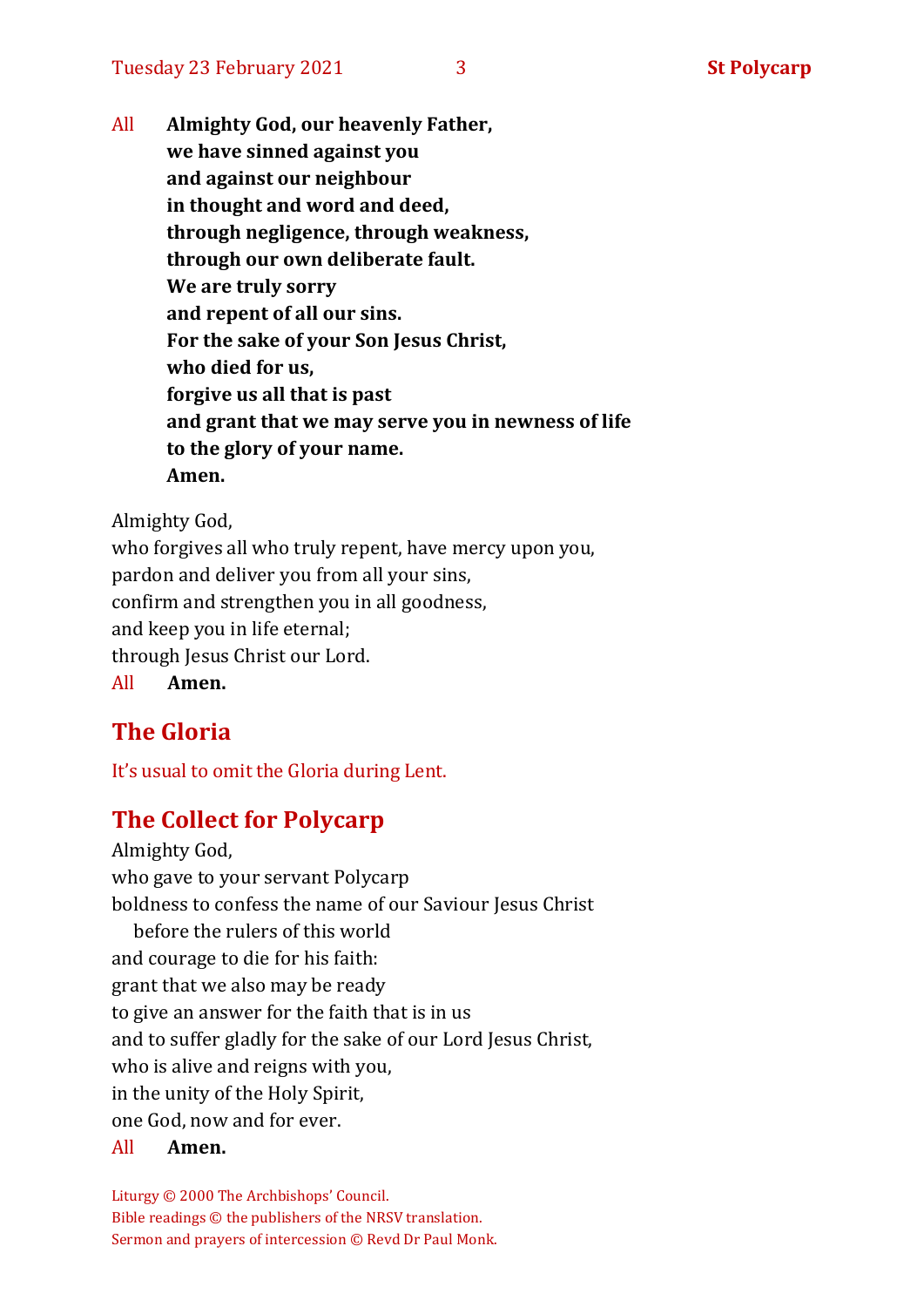# **First reading**

A reading from the Wisdom of Solomon

The righteous live forever, and their reward is with the Lord; the Most High takes care of them. Therefore they will receive a glorious crown and a beautiful diadem from the hand of the Lord, because with his right hand he will cover them, and with his arm he will shield them. The Lord will take his zeal as his whole armour, and will arm all creation to repel his enemies; he will put on righteousness as a breastplate, and wear impartial justice as a helmet; he will take holiness as an invincible shield, and sharpen stern wrath for a sword, and creation will join with him to fight against his frenzied foes. *Wisdom 5:15–20*

This is the Word of the Lord

All **Thanks be to God.**

# **Second reading**

A reading from the Revelation of St John the Divine

One like the Son of Man said to me, 'To the angel of the church in Smyrna write: These are the words of the first and the last, who was dead and came to life: "I know your affliction and your poverty, even though you are rich. I know the slander on the part of those who say that they are Jews and are not, but are a synagogue of Satan. Do not fear what you are about to suffer. Beware, the devil is about to throw some of you into prison so that you may be tested, and for ten days you will have affliction. Be faithful until death, and I will give you the crown of life. Let anyone who has an ear listen to what the Spirit is saying to the churches. Whoever conquers will not be harmed by the second death".' *Revelation 2:8–11*

This is the Word of the Lord

All **Thanks be to God.**

HYMN 2 **I could [sing of your love for ever](https://www.youtube.com/watch?v=zeCwwaciAA8)** (click on this link to hear the hymn)

# **Gospel reading**

Hear the Gospel of our Lord Jesus Christ according to John

#### All **Glory to you O Lord.**

Jesus said to his disciples, 'I am the true vine, and my Father is the vine-grower. He removes every branch in me that bears no fruit. Every branch that bears fruit he prunes to make it bear more fruit. You have already been cleansed by the word that I have spoken to you. Abide in me as I abide in you. Just as the branch cannot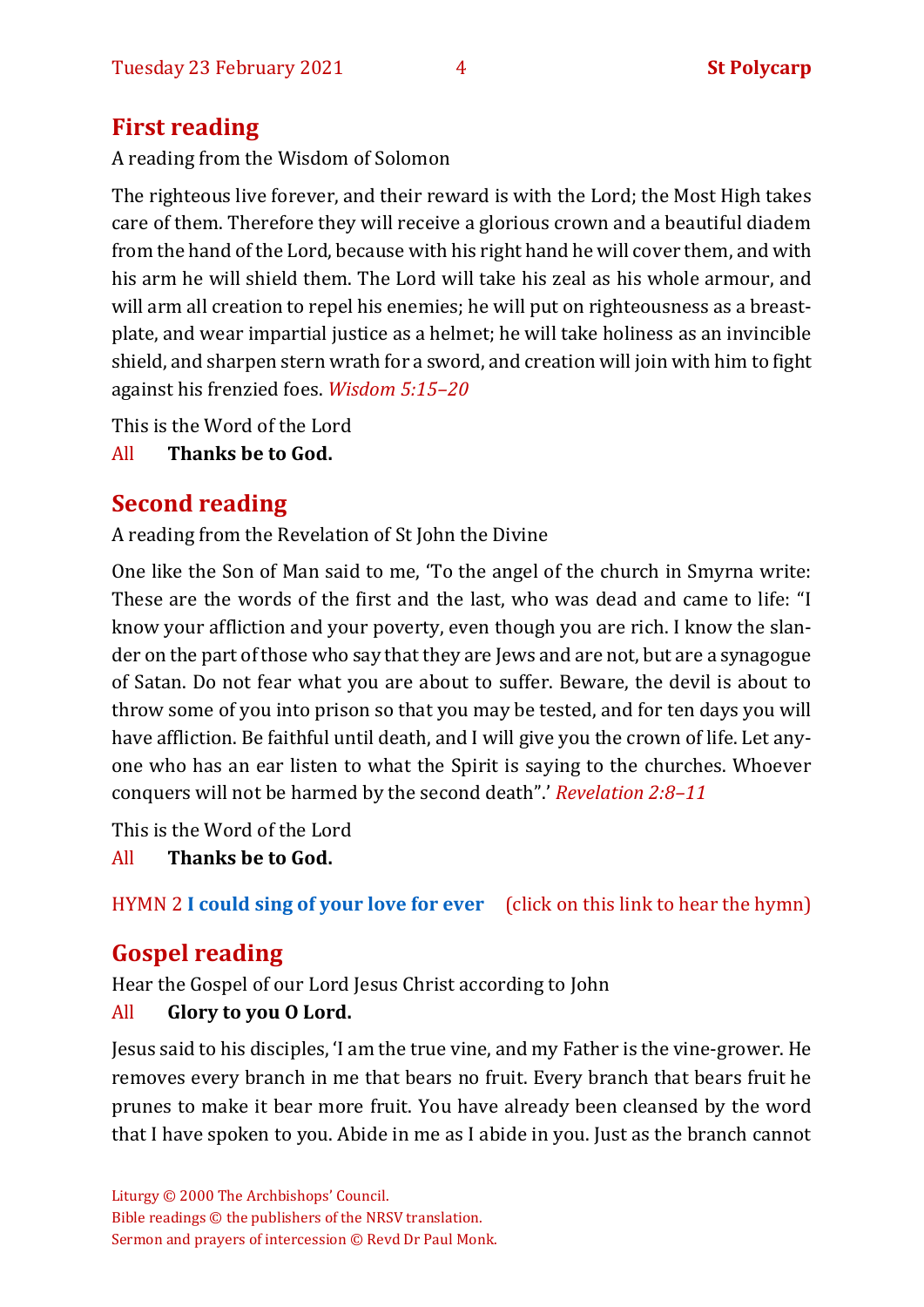bear fruit by itself unless it abides in the vine, neither can you unless you abide in me. I am the vine, you are the branches. Those who abide in me and I in them bear much fruit, because apart from me you can do nothing. Whoever does not abide in me is thrown away like a branch and withers; such branches are gathered, thrown into the fire, and burned. If you abide in me, and my words abide in you, ask for whatever you wish, and it will be done for you. My Father is glorified by this, that you bear much fruit and become my disciples.' *John 15:1–8*

This is the Gospel of the Lord

#### All **Praise to you O Christ.**

#### **Sermon**

The story of Polycarp is shocking: the judicial murder of an extremely old man. At the time when Polycarp lived, extraordinary age was often regarded as nearly miraculous and maybe a sign of his sanctity—think of the patriarchs in the earliest chapters of Genesis who lived hundreds of years; Methuselah died at an age of 969.

Actually, the story of Polycarp informs both today's first reading from Solomon, 'The righteous live forever, and their reward is with the Lord' and the second reading from the Revelation of St John the Divine, where God says to the ancient city of Smyrna over which Polycarp was Bishop, 'Be faithful until death, and I will give you the crown of life.' Both tell us to look beyond this life to the next. Polycarp was an exceptionally good man, a holy man, *and that's why he had to be stopped.* 

The powers of darkness always try to stop those who do the work of God. The powers of darkness play dirty and they particularly work against us whenever we sincerely seek to bring about the Kingdom of God. It's therefore in their nature to stop all expressions of love and goodness and to stop anything that is truly godly.

The powers of darkness want us to fall away from God. To that end, they work in two directions: on the 'inside' through temptation, and through persecution at the hands of earthly powers and those with vested interests on the 'outside'. We therefore need to be aware that all attempts to win eternal life will be opposed. That's why all the saints suffered intense temptations and most were persecuted.

We should stop and pause if we're not aware of spiritual powers trying to stop our lives of discipleship—it implies that our lives are not encroaching onto their domain. These powers allow us to continue simply because we don't threaten them.

Today's Gospel reading comes from a long conversation between Jesus and his disciples that occurred the night he was arrested. Dark spiritual forces felt compelled to stop him precisely because His ministry was God-filled. And if Jesus was opposed then we should also expect opposition. These spiritual powers working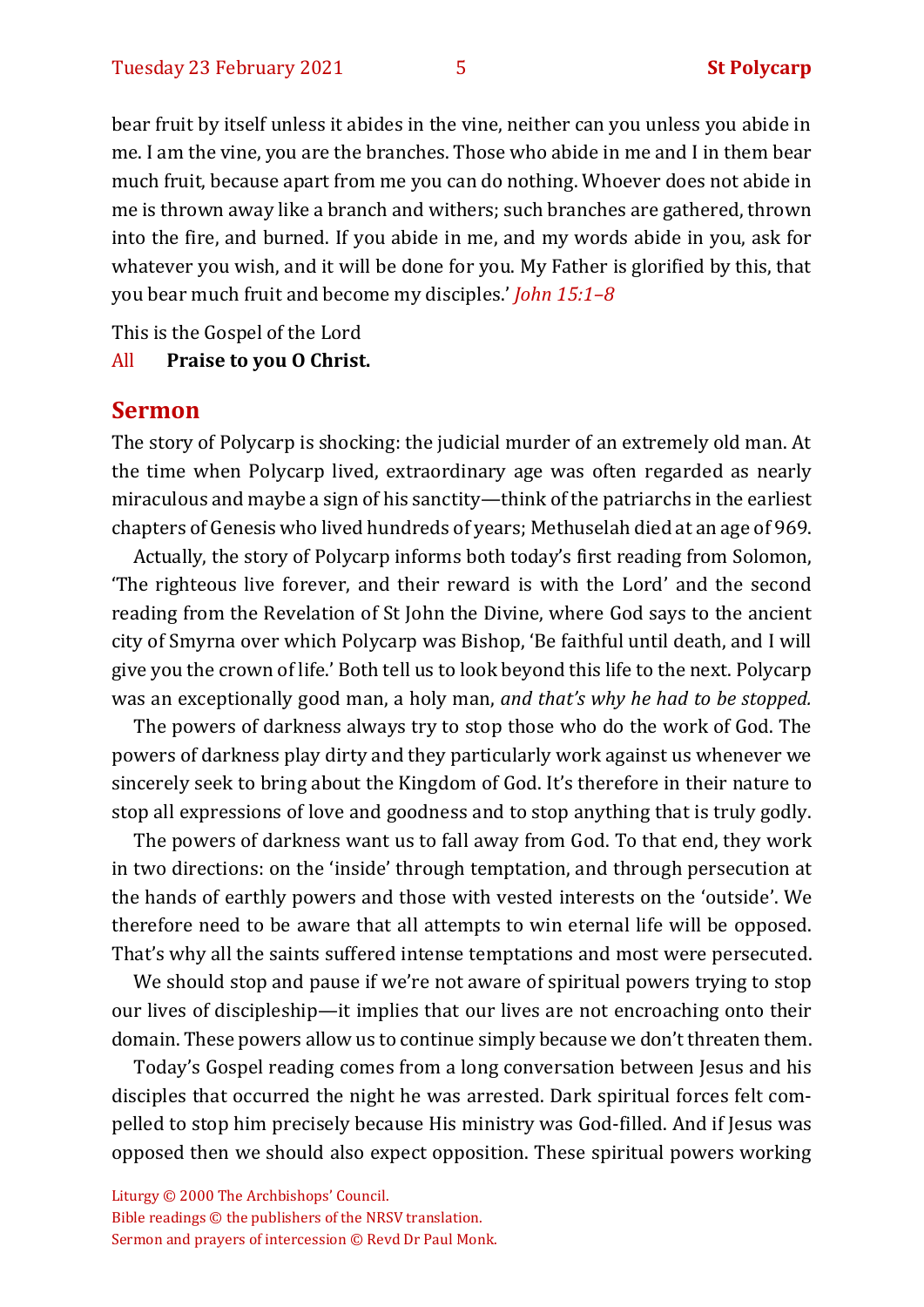against Jesus will work against us. That's why we need to listen to Jesus' soundbites when he says, 'Every branch that bears fruit he prunes to make it bear more fruit.' He's telling us how to oppose spiritual evil by using their own tools against them.

The powers of darkness are clever and they know us extremely well—in fact, they know us far too well. They know the ways in which we are weakest and most likely to crumble: when they tempt us to work against God, they are stress-testing our faith in a way that is personally customised. But in so doing they are also alerting *us* to those same weak points. Listening to the temptations placed in our path tells us a lot about ourselves and therefore helps alert us to the best ways in which we need to develop our souls. If we find ourselves tempted to pride, for example, it's a clue telling us to ask God to help us with work toward humility; if we are tempted to greed, we can ask God to help us live simpler lives, and so on.

The person of faith will want to follow the will of God and will find themselves stumbling fairly often. They'll be tempted and opposed. But if they persist and look at the ways they fell, they'll usually see a spiritual pattern. They need to seek God's help each time they're tempted: 'Help me with my pride!' ; 'Lord help me with my lust!' ; 'Loving God, help me with my greed!' and He will. (He sometimes does so in ways we don't expect. That aspect is irrelevant—what's vital is His loving help.)

In time, we grow stronger spiritually and find ourselves wanting God more than sin. We have been pruned. We are growing in holiness. We are pleasing God. And we're growing toward eternal life. That's why the prayer Jesus taught us ends with a note of clear warning, 'Help us when we are tempted!'

#### **The Creed**

Do you believe and trust in God the Father, the source of all being and life, the one for whom we exist?

#### All **We believe and trust in him.**

Do you believe and trust in God the Son, who took our human nature, died for us and rose again?

#### All **We believe and trust in him.**

Do you believe and trust in God the Holy Spirit, who gives life to the people of God and makes Christ known in the world?

#### All **We believe and trust in him.**

Liturgy © 2000 The Archbishops' Council. Bible readings © the publishers of the NRSV translation. Sermon and prayers of intercession © Revd Dr Paul Monk.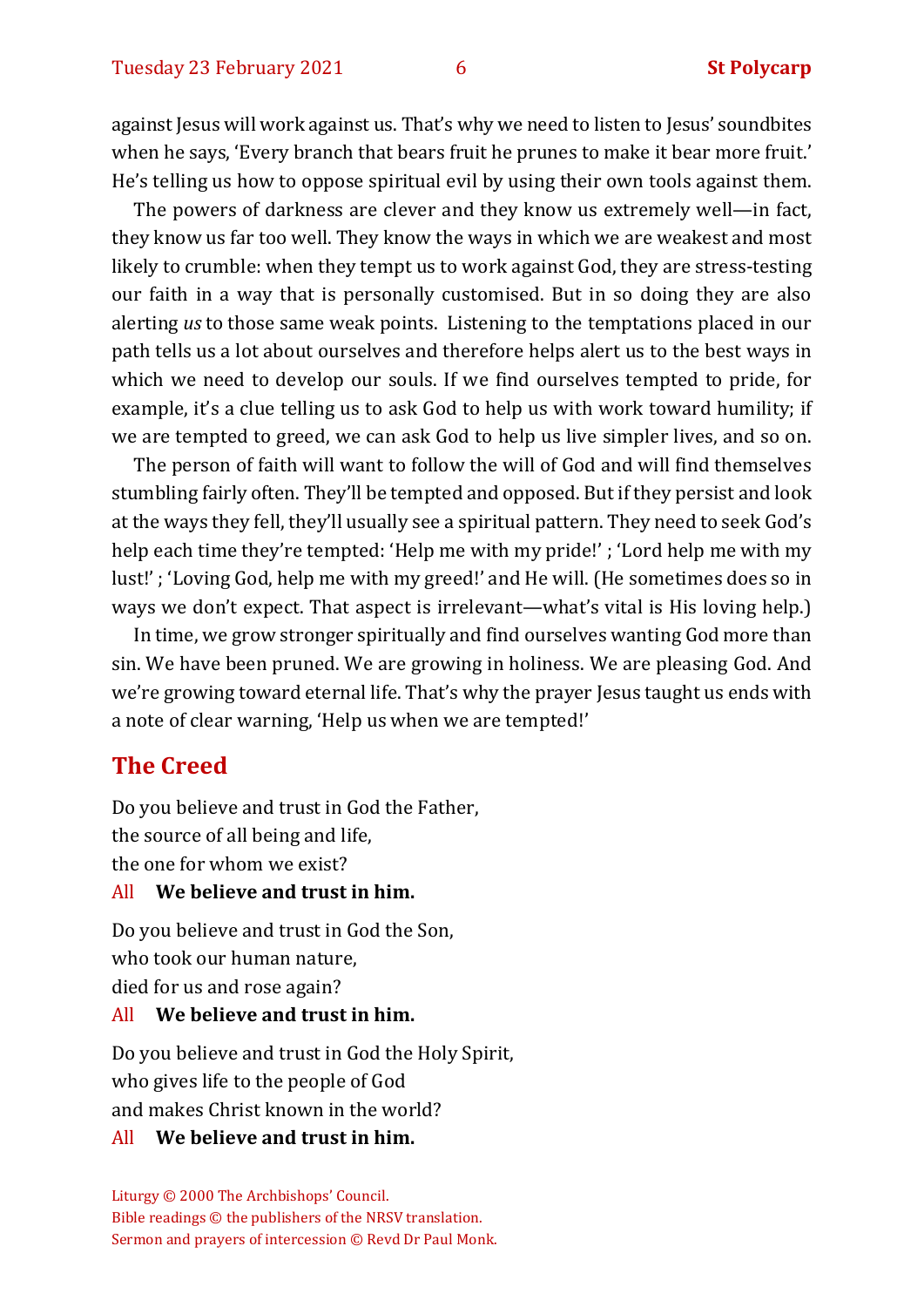This is the faith of the Church.

All **This is our faith. We believe and trust in one God, Father, Son and Holy Spirit. Amen.**

# **Prayers of intercession**

Dear Lord, give me the wisdom to walk away when I am tempted, and the clarity to see the way out that You always provide.

Lord in your mercy

#### All **Hear our prayer**.

Thank you, Lord, that you are a faithful deliverer and that I can count on your help in my time of need. Thank you for being here for me.

Lord in your mercy

#### All **Hear our prayer**.

Lord, I desire to be faithful but I've yielded to temptation and often. Although I've tried to live up to your standards, I continue to fail and fall short. Lord, I know that I have tried to resist in my own strength and I confess that I can't do this by myself any more.

Lord in your mercy

#### All **Hear our prayer**.

Lord, I want You to teach me how to draw strength from You rather than relying on my own limited resources. Teach me to entrust my life to Your hands and to submit to the leading of the Holy Spirit in my life Help me to walk in Your Spirit and truth. Teach me what it really means in Your Word when it says 'without me you can do nothing,' so that I may learn the truth that "I can do all things through Christ Jesus, Who gives me the strength.'

Lord in your mercy

#### All **Hear our prayer**.

Merciful Father,

All **accept these prayers for the sake of your Son, our Saviour Jesus Christ. Amen.**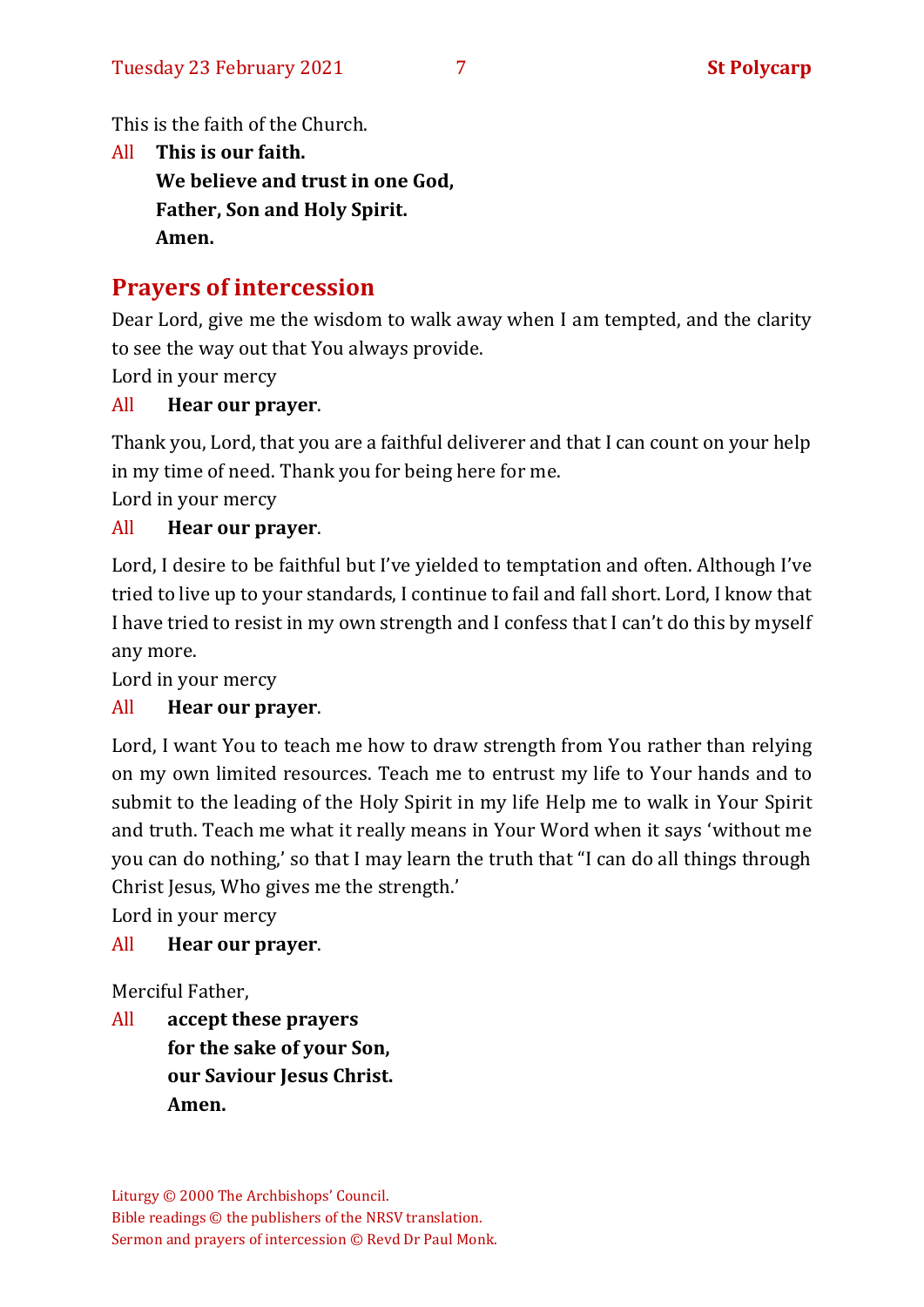# **The peace**

May the God of peace sanctify you: may he so strengthen your hearts in holiness that you may be blameless before him at the coming of our Lord Jesus with his saints.

The peace of the Lord be always with you,

All **And also with you.**

HYMN 3 **O [for a closer walk with God](https://www.youtube.com/watch?v=THv6sPbBRXc)** (please click on this link to hear the hymn)

The liturgy of the Communion Service appears below

# The Dismissal

May God, who kindled the fire of his love in the hearts of the saints, pour upon you the riches of his grace.

#### All **Amen**

May he give you joy in their fellowship and a share in their praises.

#### All **Amen**

May he strengthen you to follow them in the way of holiness and to come to the full radiance of glory.

#### All **Amen**

And the blessing of God the Almighty:

Father, Son, and Holy Spirit, be with you now and remain with you always.

#### All **Amen**

HYMN 4 **[How great thou art](https://www.youtube.com/watch?v=PdE_NKyY_o0)** (please click on this link to hear the hymn)

Go in peace to love and serve the Lord.

All **In the name of Christ. Amen.**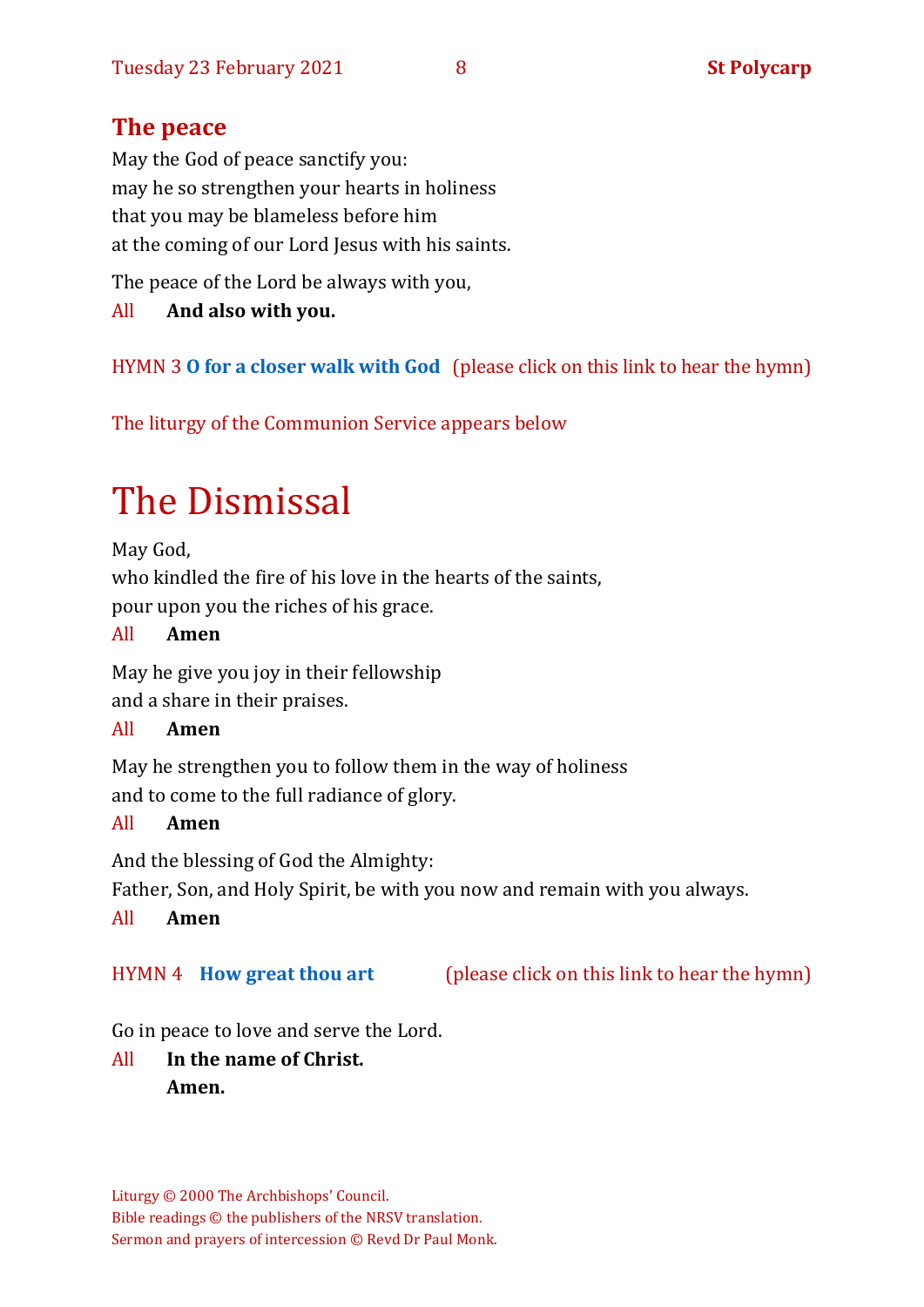# The Liturgy of the Sacrament

# Eucharistic Prayer (prayer E)

The Lord be with you

## All **and also with you.**

Lift up your hearts.

#### All **We lift them to the Lord.**

Let us give thanks to the Lord our God.

### All **It is right to give thanks and praise.**

It is indeed right, our duty and our joy, always and everywhere to give you thanks, holy Father, almighty and eternal God, through Jesus Christ our Lord. And now we give thanks, most gracious God, surrounded by a great cloud of witnesses and glorified in the assembly of your saints. The glorious company of apostles praise you. The noble fellowship of prophets praise you. The white-robed army of martyrs praise you. We, your holy Church, acclaim you. In communion with angels and archangels, and with all who served you on earth and worship you now in heaven, we raise our voice to proclaim your glory, for ever praising you and saying:

All **Holy, holy, holy Lord, God of power and might, heaven and earth are full of your glory. Hosanna in the highest. Blessed is he who comes in the name of the Lord. Hosanna in the highest.**

We praise and bless you, loving Father, through Jesus Christ, our Lord; and as we obey his command, send your Holy Spirit, that broken bread and wine outpoured may be for us the body and blood of your dear Son.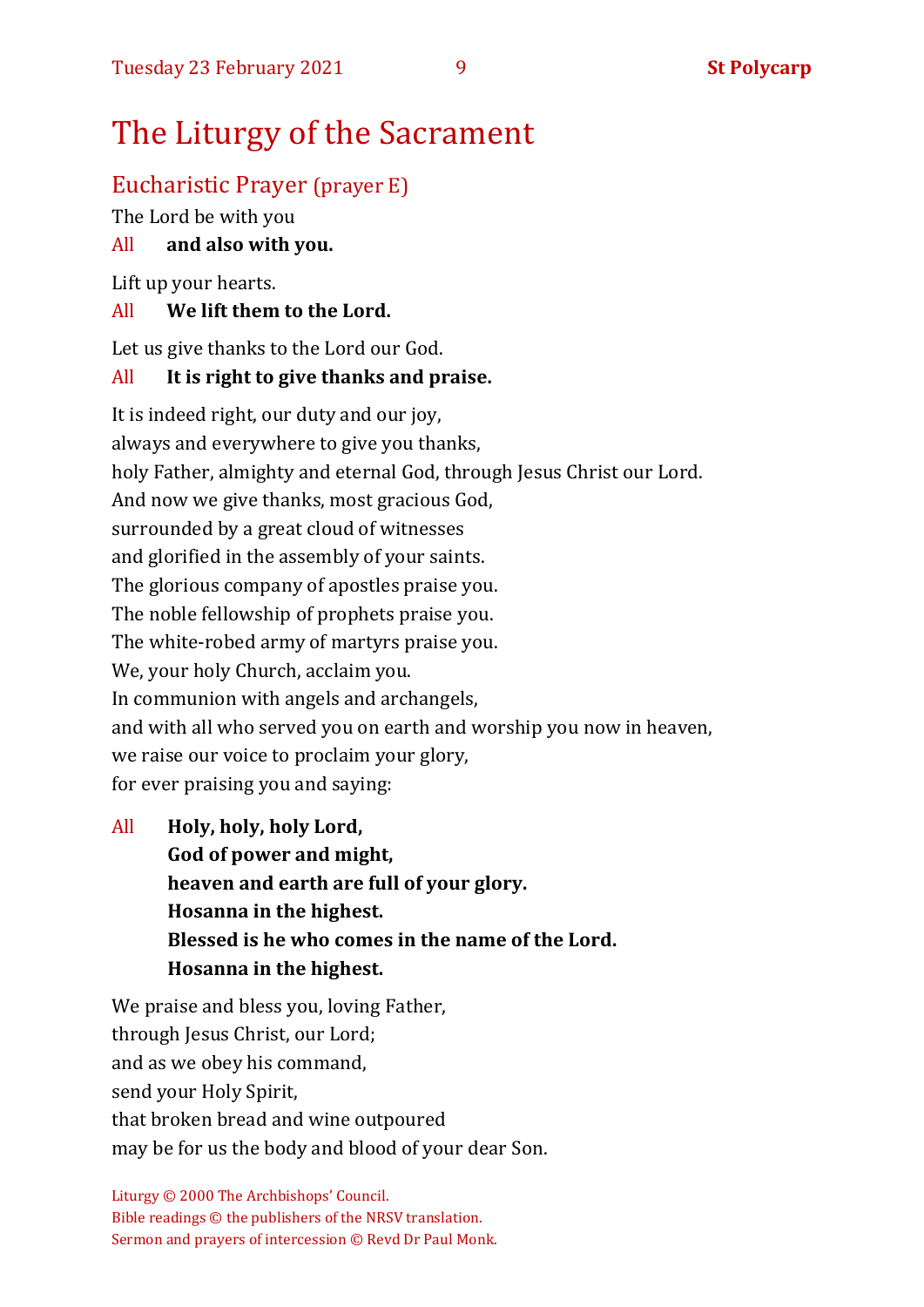On the night before he died he had supper with his friends and, taking bread, he praised you. He broke the bread, gave it to them and said: Take, eat; this is my body which is given for you; do this in remembrance of me.

When supper was ended he took the cup of wine. Again he praised you, gave it to them and said: Drink this, all of you; this is my blood of the new covenant, which is shed for you and for many for the forgiveness of sins. Do this, as often as you drink it, in remembrance of me.

So, Father, we remember all that Jesus did, in him we plead with confidence his sacrifice made once for all upon the cross.

Bringing before you the bread of life and cup of salvation, we proclaim his death and resurrection until he comes in glory.

Great is the mystery of faith:

All **Christ has died. Christ is risen. Christ will come again.**

Lord of all life, help us to work together for that day when your kingdom comes and justice and mercy will be seen in all the earth.

Look with favour on your people, gather us in your loving arms and bring us with Polycarp and all the saints to feast at your table in heaven.

Through Christ, and with Christ, and in Christ, in the unity of the Holy Spirit, all honour and glory are yours, O loving Father, for ever and ever.

#### All **Amen.**

Liturgy © 2000 The Archbishops' Council. Bible readings © the publishers of the NRSV translation. Sermon and prayers of intercession © Revd Dr Paul Monk.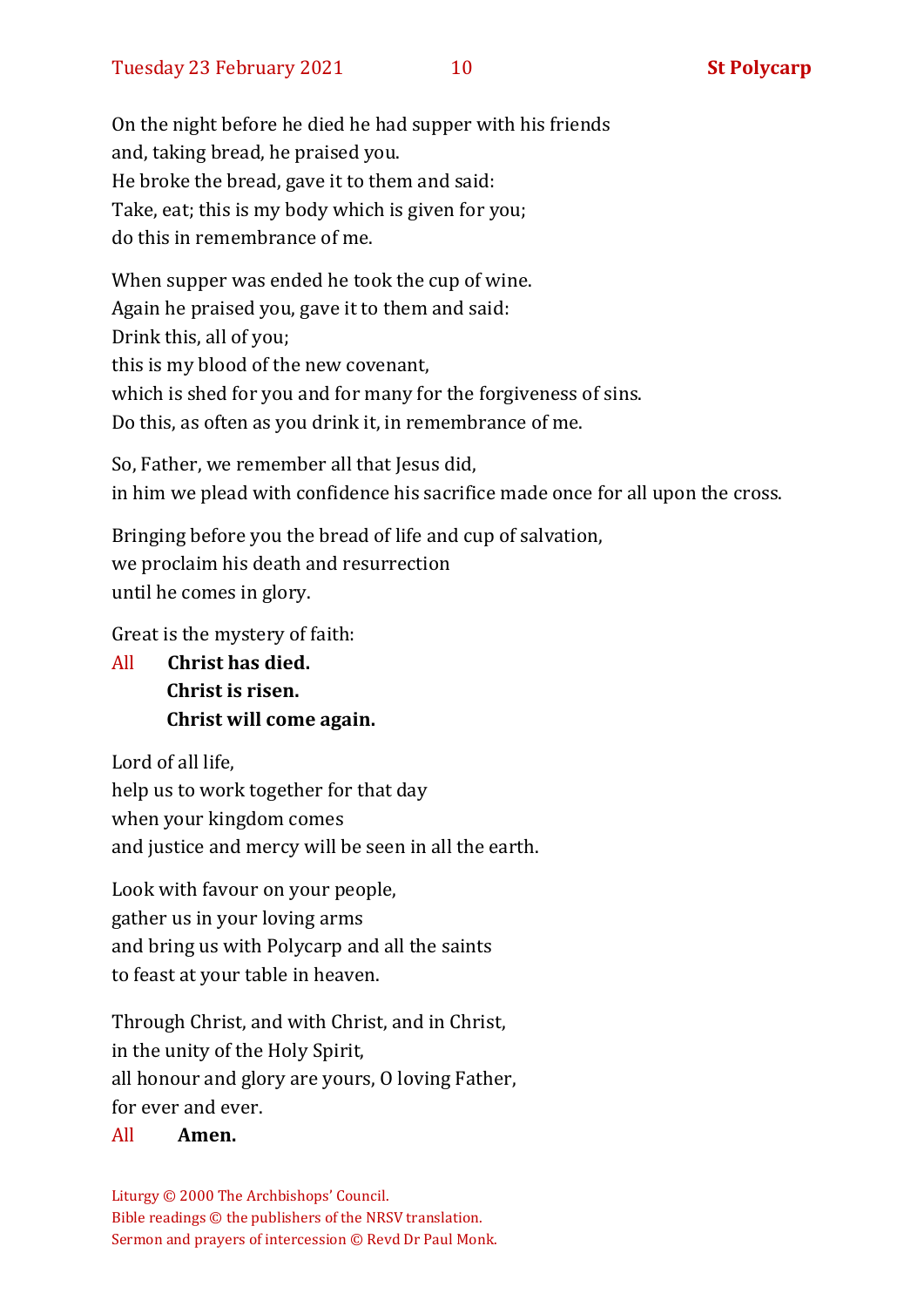# The Lord's Prayer

As our Saviour taught us, so we pray

All **Our Father in heaven, hallowed be your name, your kingdom come, your will be done, on earth as in heaven. Give us today our daily bread. Forgive us our sins as we forgive those who sin against us. Lead us not into temptation but deliver us from evil. For the kingdom, the power,** 

**and the glory are yours now and for ever. Amen.**

# Breaking of the Bread

We break this bread to share in the body of Christ.

- All **Though we are many, we are one body, because we all share in one bread.**
- All **Lamb of God,**

**you take away the sin of the world, have mercy on us.**

**Lamb of God,** 

**you take away the sin of the world, have mercy on us.**

**Lamb of God,** 

**you take away the sin of the world, grant us peace.**

Draw near with faith. Receive the body of our Lord Jesus Christ which he gave for you, and his blood which he shed for you. Eat and drink in remembrance that he died for you, and feed on him in your hearts by faith with thanksgiving.